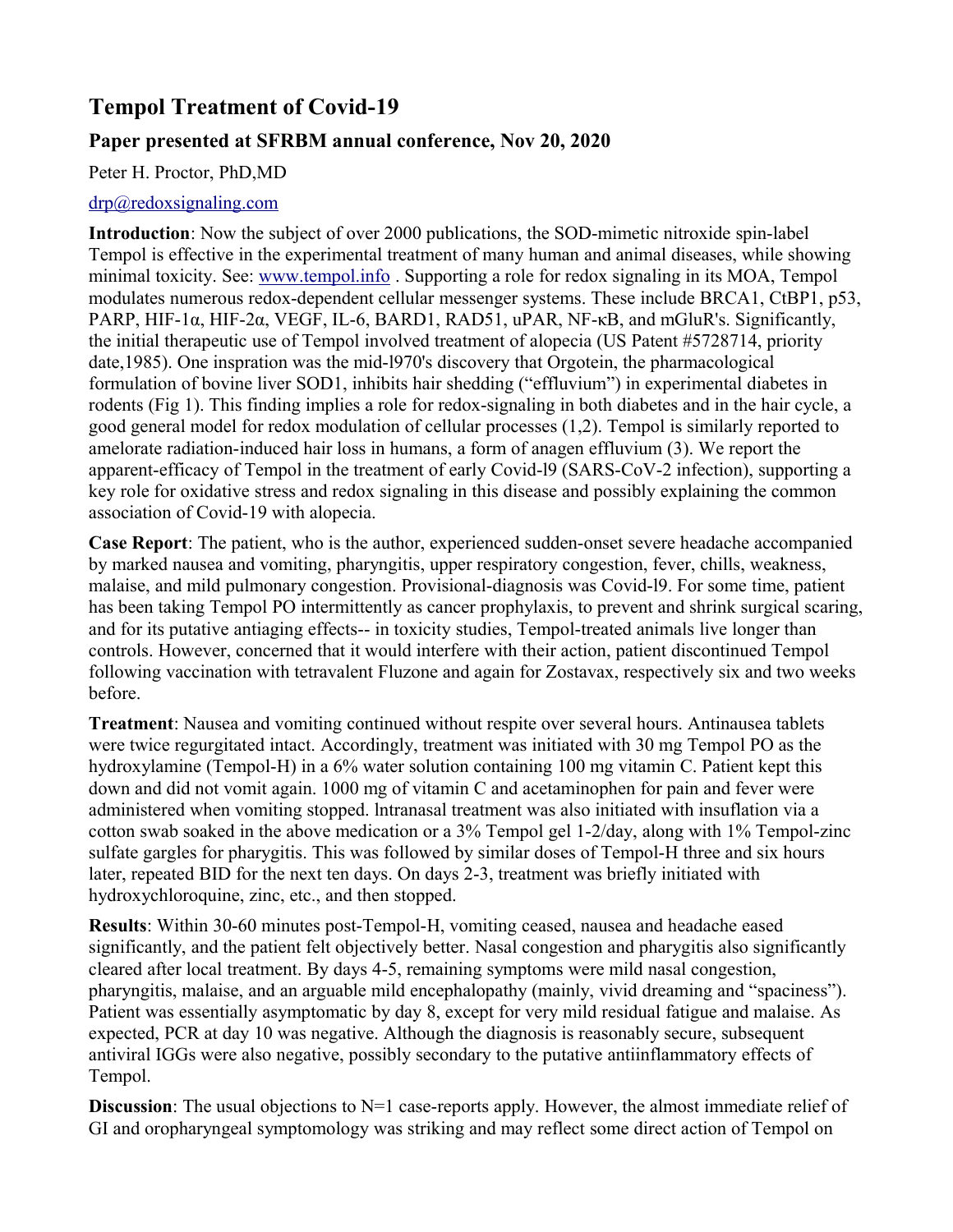virus-infected gastric and respiratory mucosa. Minimally, at these doses, Tempol may be used with relative safely in presumptive early Covid-l9 with arguable effectiveness. Further supporting safety, author (a board-certified medical toxicologist) has used Tempol intermittently for roughly two decades with minimal side-effects for treatment of (e.g.) fibrocystic disease of breast (viz, pulmonary fibrosis (2)), respiratory infections, and for cancer prophylaxis. Covid-related oxidative stress may also relate to the high incidence of post-infection hair loss in Covid-l9 patients, to the high incidence of androgenic alopecia in Covid-19 patients (4-6), and to the *in vitro* efficacy of the antioxidant hair-loss-treatment agent Cepharanthine in Covid-l9(7). Finally, Orgotein once had regulatory approval in several European countries for (e.g.) Peyronie's disease, and interstitial cystititis and is another repurposing candidate for treatment of Covid-19.\*



Figure 1, Effect of Orgotein (Bovine Liver SOD1) on Diabetes-induced Hair Loss: 5 pairs of streptozotocin-induced diabetic rats, matched for blood sugars over 600 mg%. Rat A-1 was injected with Orgotein (bovine SOD1) in an effort to prevent diabetic cataracts. Clearly, this didn't work-- diabetic cataracts are readily visible. Unexpectedly, although profoundly diabetic , he did not show coat shedding, as did his matched control ( B-1 ) on the left. The arrow points to an area where the hair has fallen out and skin is showing through. Brown color is secondary to diarrhea. Orgotein also prevented this.

COI: Patent pending. Author also has other IP in this area.

## **Cites:**

- 1. Proctor, P, Endothelium-Derived Relaxing Factor and Minoxidil: Active Mechanisms in Hair Growth, Archives of Dermatology 125(8):1146 (1989) [https://www.researchgate.net/publication/20399661\\_Endothelium-](https://www.researchgate.net/publication/20399661_Endothelium-Derived_Relaxing_Factor_and_Minoxidil_Active_Mechanisms_in_Hair_Growth)Derived Relaxing Factor and Minoxidil Active Mechanisms in Hair Growth
- 2. Proctor, P, Free Radicals and Human Disease CRC Handbook of Free Radicals and Antioxidants, vol1,(1989) P289<http://www.redoxsignaling.com/rev2>

 F.A. Gallant. Azoulay, D. Roberge, Hair-Sparing Whole Brain IMRT and Topical Tempol in Patients with Brain Metastases: A Prospective Phase II Trial for the Prevention of Iatrogenic Alopecia International J. Radiation Oncology, vol 8[1,](https://www.redjournal.org/issue/S0360-3016(11)X0010-X) issue 2, suppliment, S677, October 01, 2011 [https://www.redjournal.org/article/S0360-](https://www.redjournal.org/article/S0360-3016(11)01759-7/fulltext) [3016\(11\)01759-7/fulltext](https://www.redjournal.org/article/S0360-3016(11)01759-7/fulltext)

3. Wambier CG, McCoy J, Goren A., Male balding as a major risk factor for severe COVID-19: A possible role for targeting androgens and transmembrane protease serine 2 to protect vulnerable individuals. J Am Acad Dermatol. 2020 Sep 11;83(6):e401–2. .